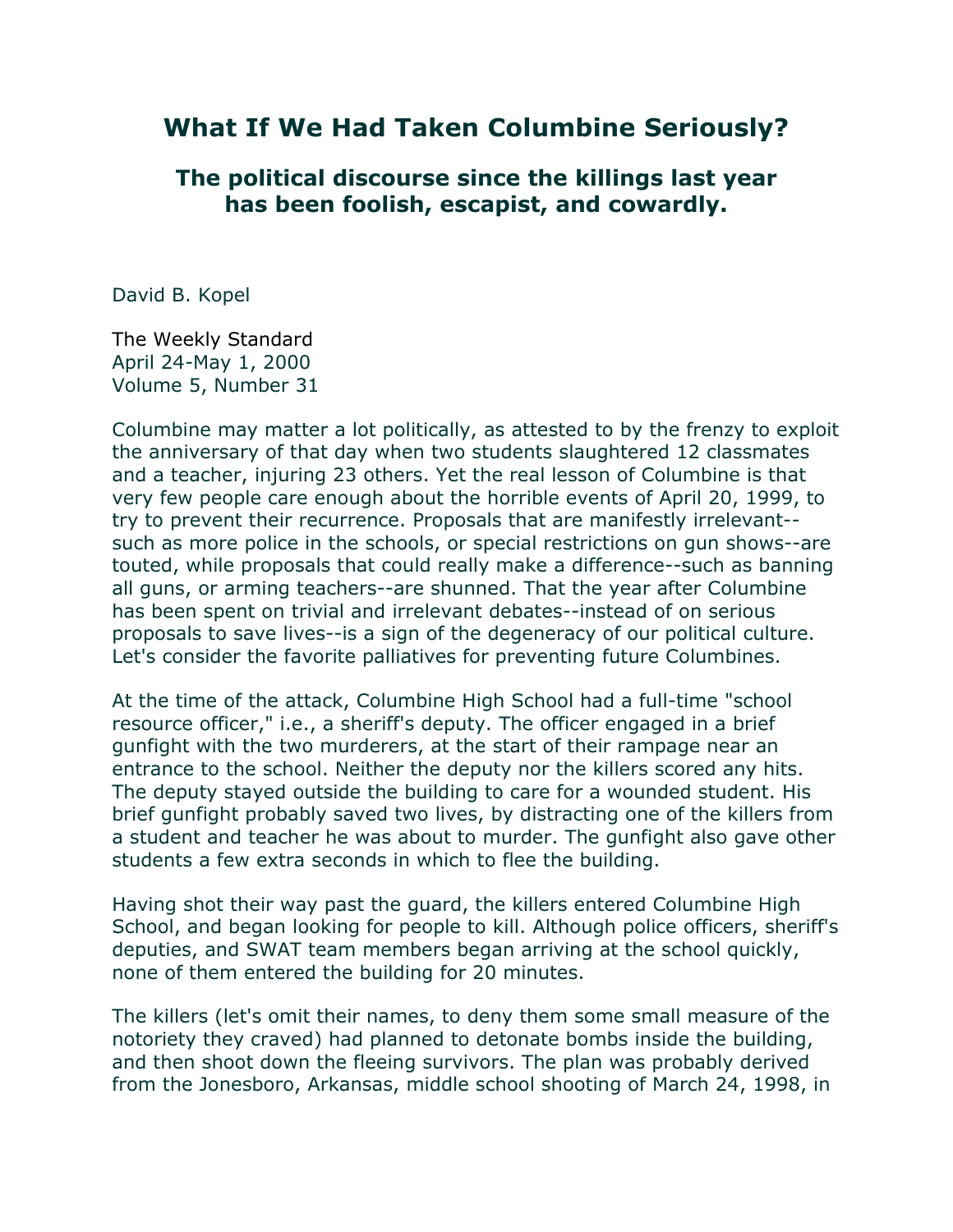which two boys set off a fire alarm and then shot and killed a teacher and four students as they fled.

When the bombs failed to detonate according to plan, the Columbine killers began shooting students face-to-face, most of them in the library, near the building entrance where the murderers had their gunfight with the deputy. Teacher Patti Nielson was in the library along with many students. Nielson immediately called 911 from a library phone. She followed the 911 operator's instructions to keep the students inside the library and wait for the police to arrive. That turned out to be a death sentence for 10 students. The two killers entered the library and began taunting the students, then killing them one by one. Through the open 911 line, the police dispatcher could hear the students being gunned down.

Columbine High School sits on sloping land, so even though the library is on the second story, the library is accessible from the ground. The library door opens to a hallway, and is only 15 steps away from an exit door. While one murder after another was being perpetrated in the library, a dozen police officers were stationed near this exit. These officers made no attempt to enter the building, walk 15 steps, and confront the murderers, who gunned down their classmates with impunity. According to police officers speaking on condition of anonymity, one Denver SWAT officer did begin to enter but was immediately "ordered down" by commanders.

Twenty minutes after the rampage began, three SWAT officers were finally sent into the building--on the first floor. Finding students rushing out of the building, they decided to escort students out, rather than track down the killers. This was the beginning of a police program to "contain the perimeter." Officers went from classroom to classroom, frisking students, searching closets, and taking students out of the building. These procedures were followed in case there were more than two gunmen in the building, or in case one or more of the killers was trying to blend in with other students.

The perimeter containment program began on the first floor, on the side of the building furthest from where the library killings were in progress. The two murderers eventually tired of the library killings, and went downstairs to the cafeteria. A surveillance tape in the cafeteria captures their dejection at failing to kill hundreds of people, as they had planned.

Near the cafeteria, more students were hiding in a room, with the door locked. The two murderers attempted to shoot off the lock, and enter that room, so as to kill more victims. Students in the room had called 911 and the line was open, so again the killers' location was known. Many police officers were massed near the cafeteria door. They knew where the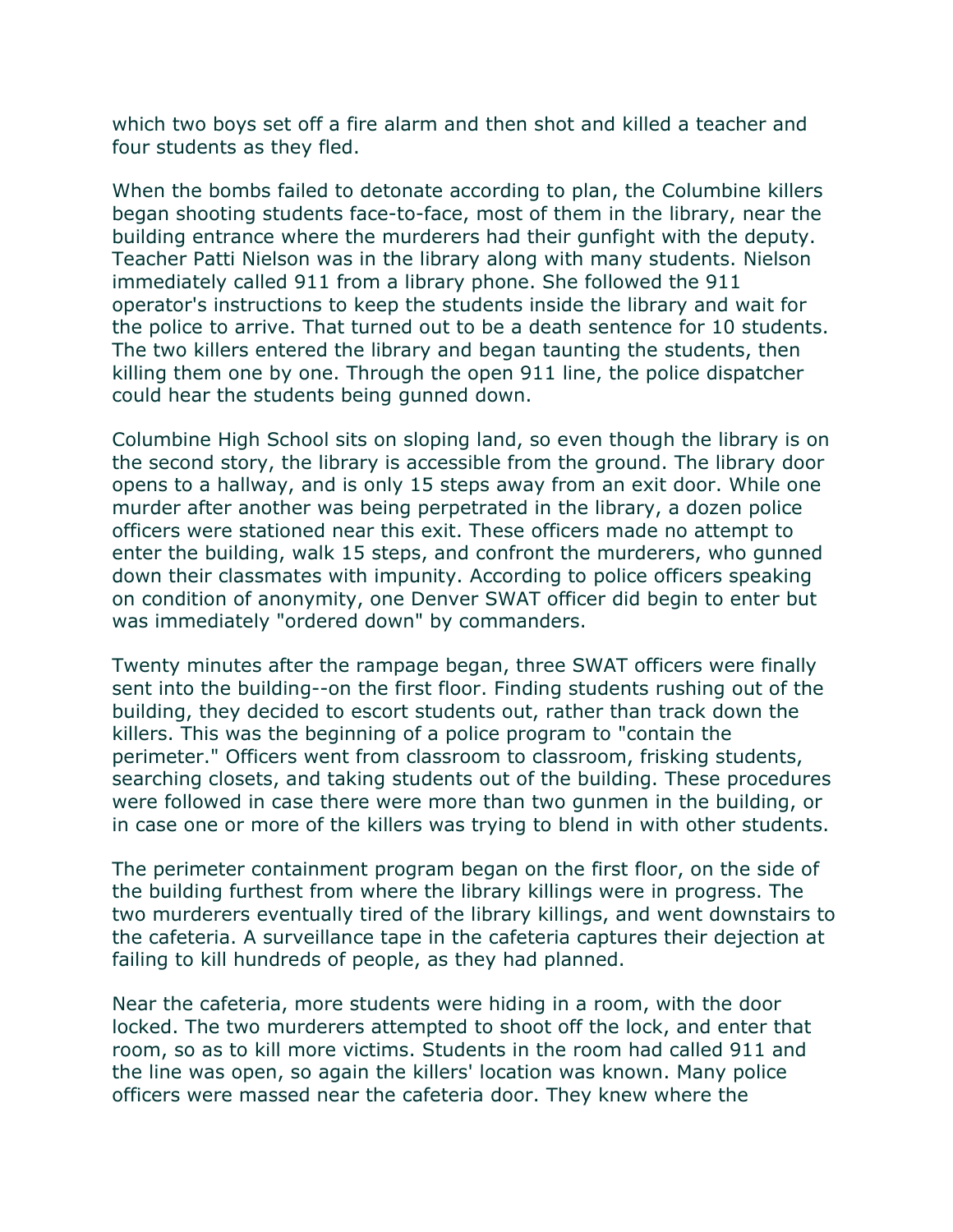murderers were. They knew that the murderers were attempting to get into a room to kill more people. The police stood idle.

Failing to shoot their way into the room near the cafeteria, the murderers returned to the library upstairs. The students were still there, some dead, some wounded, waiting for the police to come. But instead of resuming their spree, the two murderers killed themselves.

The police, meanwhile, continued "containing the perimeter" one room at a time, working from the end of the building where the killers weren't. It took hours for them to get to the library. In another second-story room, science teacher Dave Sanders bled to death. He might have been saved by faster action--as was every wounded student who received prompt medical attention.

The national media ignored the police inaction. The Colorado media covered almost every aspect of Columbine intensively. For weeks afterward, Columbine was the lead story on local television and in the state's two major papers, the Denver Post and the Rocky Mountain News. But except for KOA radio hosts Dan Caplis and Mike Rosen, hardly anyone said anything about the deadly over-caution of the police. Partly, there was a commendable reluctance by the media to shift any blame away from the two murderers themselves. And partly, too, there was a widespread feeling that it would be ignoble to question the work of the police in hindsight, given the chaos of that day.

But the police themselves are not so confident that their tactics were above reproach. Many of the SWAT officers on the scene that day were brave men who were horrified that their commanders had forbidden them to assault the killers. The Jefferson County Sheriff's office felt vulnerable enough to second-guessing that it asked members of the infamous Los Angeles Police Department SWAT team to analyze the police response at Columbine. The LAPD officers concluded that the SWAT teams on the Columbine scene had followed standard procedures.

Indeed, they had. "Officer safety" is the mantra of police tactics. About 90 percent of SWAT team call-outs are no-knock break-ins of the homes of suspected drug dealers. There is no earthly reason why a police officer should die just to arrest a drug dealer. Much less frequently, a SWAT team may respond to a hostage situation, such as a bungled bank robbery, in which the robber is holding bank patrons at gunpoint.

Columbine, however, was different. Children were being murdered. Nevertheless, the officer-safety rule prevailed. Very simply, the police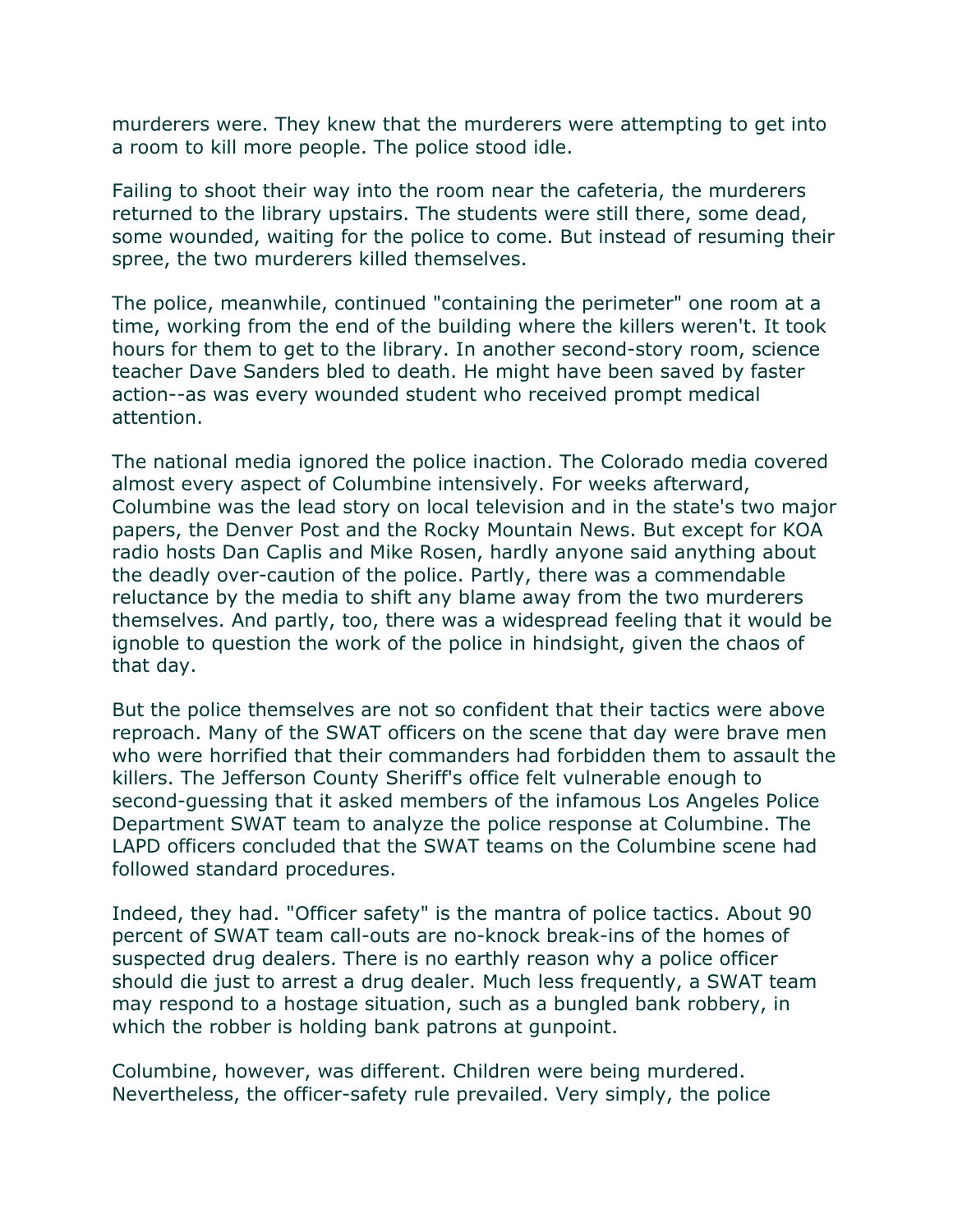commanders decided that protecting officers from a risk to their lives was more important than attempting to stop the murder of student after student after student after student after student after student after student after student after student after student. Based on the police inaction when the murderers were attempting to break into the room near the cafeteria, and further inaction when the murderers returned to the library where they had already killed 10 students, it is clear that no matter how many students were going to be killed, not one officer's life would be risked.

If the teacher in the library had led the students out of the building in a mad dash, some would probably have been shot as they ran. Still, many lives would have been saved, since it's much harder to hit a moving target than it is to hit someone at point-blank range who is begging for her life. Instead, the teacher waited, as the 911 operator following proper procedure told her to do. And the students followed their teacher's order. Thus, the killers had their way for 40 minutes--it could have been much longer if they had not then killed themselves--to gun down one person after another. And the police secured the perimeter.

There have been several school shootings in recent years, and not one has been stopped by the police. Whatever the other benefits police provide to society, stopping a school shooting in progress is not one of them. There are plenty of courageous men in police uniform: When will one of them summon the moral seriousness to insist that "procedures" be suspended if, God forbid, another school shooting occurs?

"How do I feel? Like banning all guns," wrote Molly Ivins immediately after the Columbine massacre. Of all the gun control proposals discussed after Columbine, this is the only one which plausibly could have stopped the murders.

It is true that murderers can use many different tools to accomplish their objective. The largest school murder in American history, perpetrated by a Michigan school board member in 1927, used explosives. But the weapon of choice in modern school killings has been a gun. The Columbine killers had planted propane bombs all over the school. None of these killed anyone, although some people were seriously injured with shrapnel. Killing people with bombs is difficult for amateurs, even with instructions from the Internet. Guns, on the other hand, are easy to use. They allow even a weak person to project potentially deadly force. This very quality, which makes guns so handy on defense, also allowed a couple of punks to become mass killers at Columbine.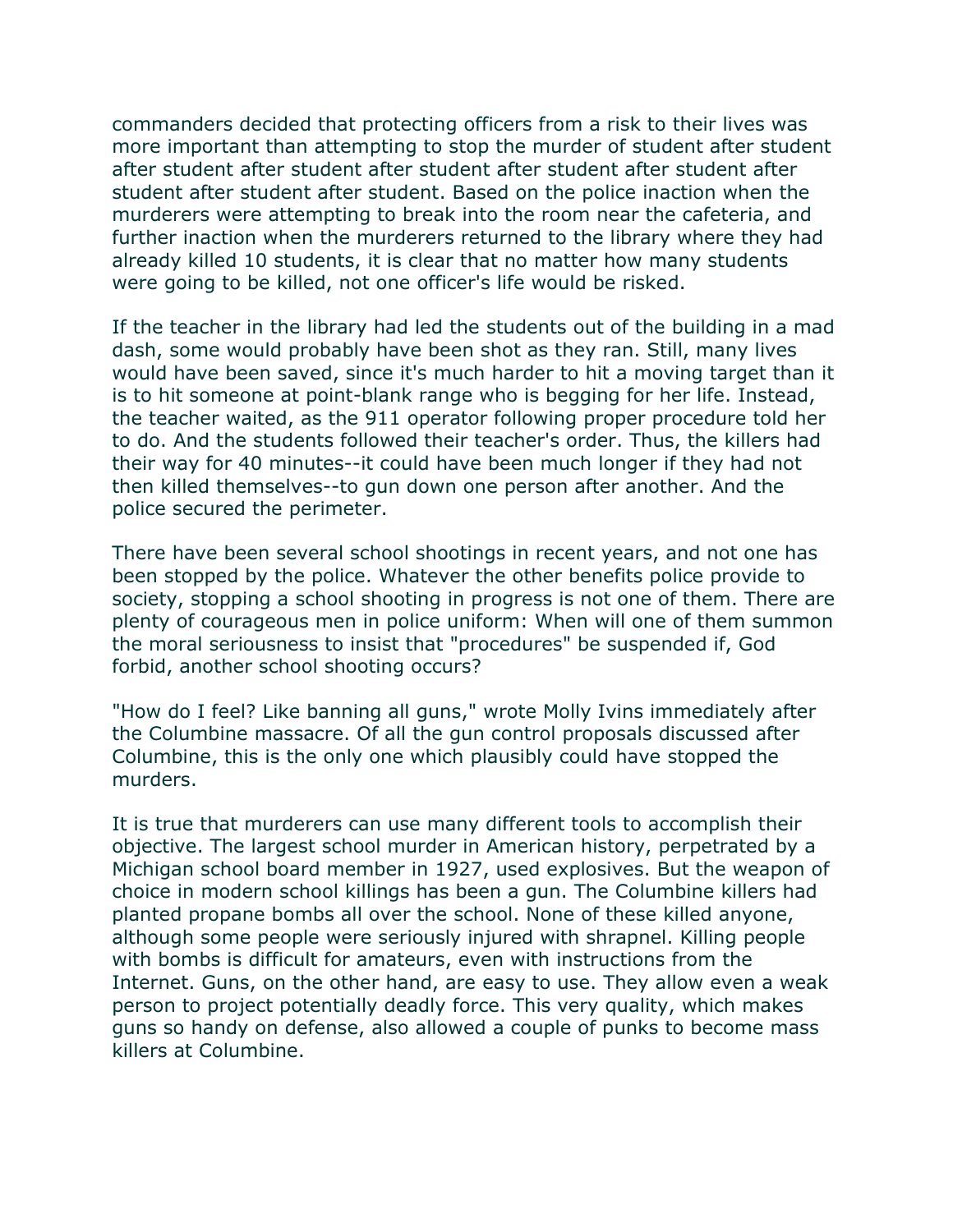Accordingly, if all guns vanished, crimes like the Columbine massacre would be much less likely to occur. It's true, of course, that criminals would be freer in general to go marauding, with greater assurance that their victims would not resist. This is what has happened in Britain and Australia, as those nations have outlawed defensive gun ownership and confiscated many (but not all) guns. But we are concerned here with policies that would prevent future Columbines, not with gun policy in general.

A second objection is that gun prohibition would devastate civil liberties, and be a miserable failure besides--just as alcohol prohibition in the 1920s and drug prohibition today have failed to prevent the black market from supplying the prohibited goods. True enough. But this objection relates only to the feasibility of the proposal, and does not undercut the fact that effective gun prohibition would probably have prevented Columbine.

And while the curtailing of civil liberties might cause people who venerate the Constitution to recoil, it is not a meaningful objection to anti-gun groups. They push for prohibition all the time, for various classes of guns--automatic machine guns, semi-automatic "assault weapons," small, inexpensive handguns, or all handguns, or .50 caliber rifles, or "sniper rifles."

They also insist that gun owners are too incompetent and emotionally unstable to use guns defensively, and are more likely to kill or maim family members than criminals, so the groups are obviously not inhibited by fear that gun prohibition would empower criminals. No, given their belief in the efficacy of prohibition of certain types of guns, their failure to push for total gun prohibition is a failure of nerve and seriousness.

Several months before the Columbine massacre, the killers obtained firearms from two suppliers. The first was a 22-year-old Columbine graduate named Mark Manes (ironically, the son of a longtime Handgun Control, Inc., activist). Manes bought a pistol at a gun show and gave it to the two killers (who were under 18 at the time). Colorado law prohibits giving handguns to juveniles, with certain exceptions, and Manes is currently serving time for this offense in a Colorado prison. The second supplier was an 18-year-old fellow student at Columbine, Robyn Anderson, who bought three long guns for the killers at a Denver-area gun show in December 1998.

When guns are bought from firearms dealers, federal law requires that the sale be approved by the FBI, via the National Instant Check System. Both Manes and Anderson were lawful gun purchasers and could legally have bought the guns from a firearms dealer at a gun store, a gun show, or anywhere else.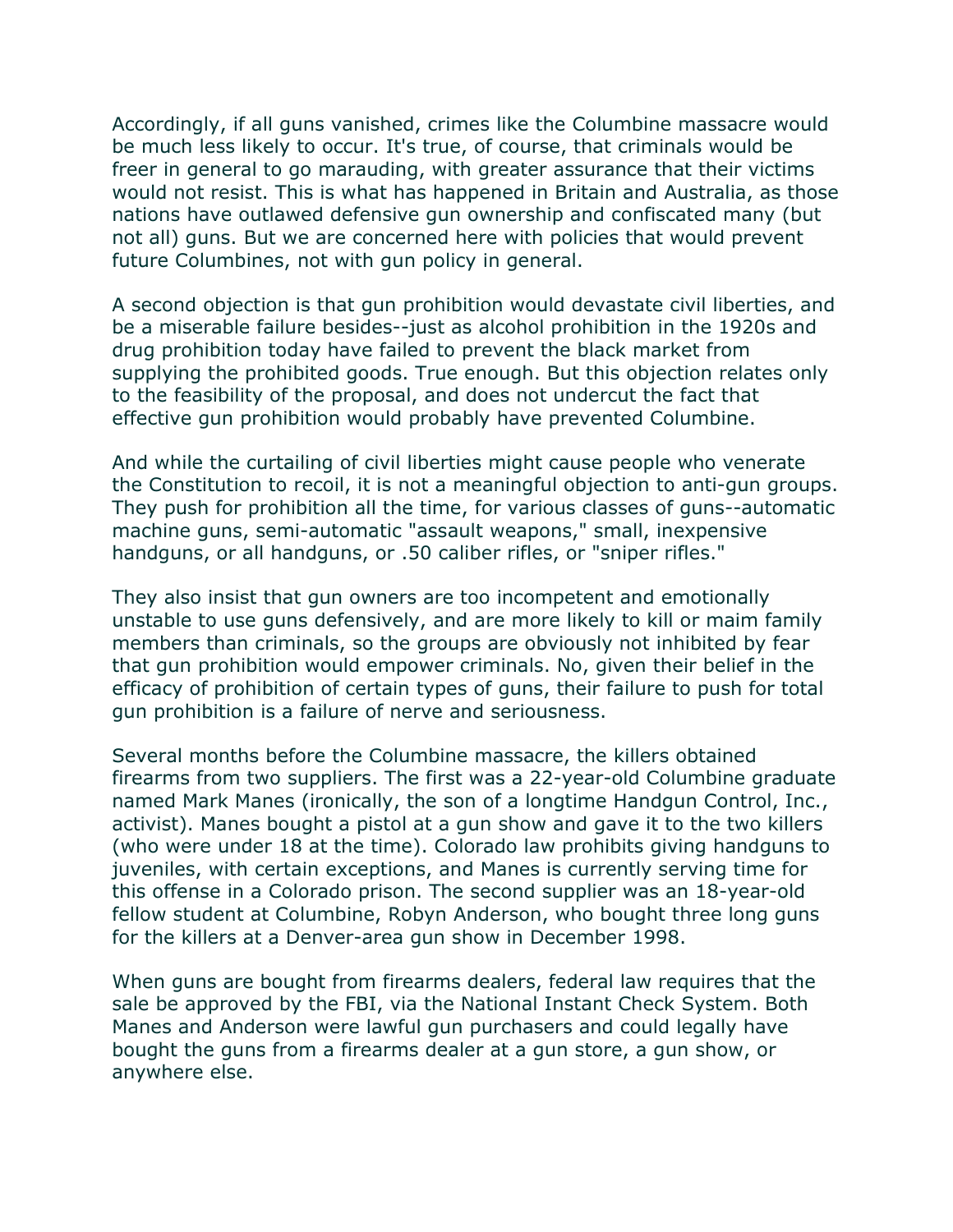In Colorado (as in most other states), when guns are bought from a private individual who is not--as the federal statute says, "engaged in the business" of selling firearms--the National Instant Check System (NICS) and associated paperwork are not involved. If a gun collector sells a pistol to a neighbor or rents a table at a gun show and sells a pair of shotguns one weekend, no FBI permission is required.

Both Manes and Anderson bought guns from collectors at gun shows and thus were not subject to the NICS check, although if they had been, they would have been approved.

The laws described above are exactly the same wherever the firearms transaction takes place. Sales by gun dealers need NICS permission no matter where the sales take place, and sales by private collectors do not.

Nevertheless, shortly after the Columbine killings, the various gun prohibition groups began putting out press releases about the "gun show loophole." This is an audacious lie, since there is no "loophole" involving gun shows. The law at gun shows is exactly the same as it is everywhere else.

Mark Manes committed a felony by obtaining a handgun for the young killers. He has never claimed that the existence of another law, regarding gun show sales, would have deterred him.

## What about Robyn Anderson?

On June 4, 1999, *Good Morning America* presented a "kids and guns" program. Anderson was flown to Washington for the segment. The first part of the program discussed various proposals, including background checks on private sales at gun shows. Immediately after the introductory segment, Diane Sawyer introduced Robyn Anderson and asked:

"Anything you hear this morning [that would] have stopped you from accompanying them and help[ing] them buy the guns?" Anderson replied: "I guess if it had been illegal, if I had known that it was illegal, I wouldn't have gone." On January 26, 2000, Anderson began claiming that even if the purchase were legal, but there had been a background check of her entirely clean record, she would not have purchased the guns.

Whichever version is true, the facts show that Anderson was not afraid to divulge her identity when buying a gun for her wicked friends. When *Good Morning America* asked, "And they actually paid for the guns, or did you?" Anderson replied: "It was their money, yes. All I did was show a driver's license." (The private collectors asked to see a driver's license to verify that she was over 18, even though there was no legal requirement that they do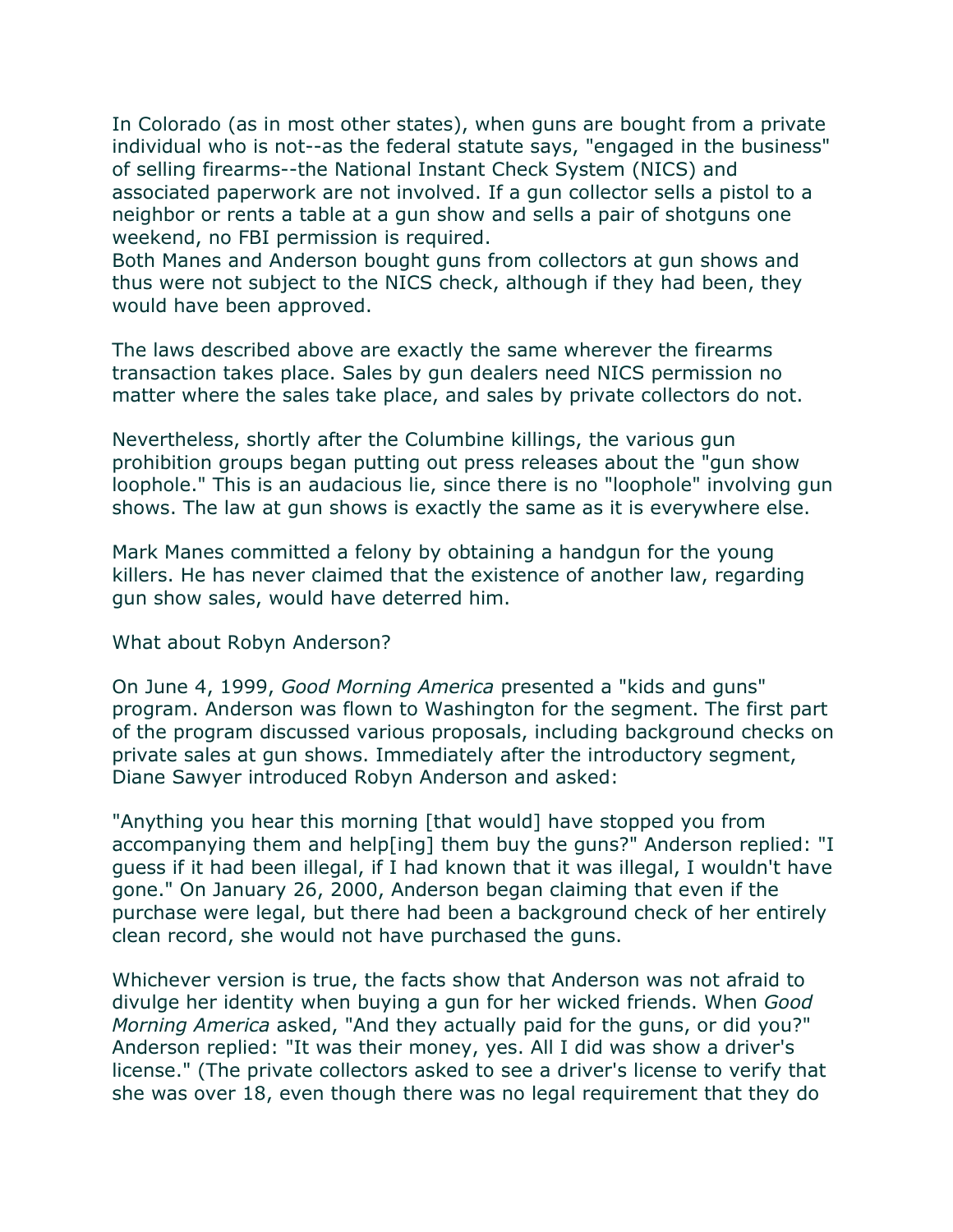so.) Since Anderson did not mind revealing her identity to three separate sellers, is it realistic to believe that revealing her identity for an instant check would have stopped her? The Colorado instant background check does not keep permanent records on gun buyers, so even with background checks on private sales at gun shows, there would have been no permanent record of Anderson's purchase. And Anderson's new and improved talking points claim only that the prospect of a permanent record would have deterred her.

Putting aside Anderson's shifting stories, she is plainly an irresponsible, selfcentered person. After the murders took place, she refused to come forward and help the police investigation. It took an anonymous tip for the police to find out about her. And in marked contrast to Mark Manes, Anderson has never apologized for her role in the Columbine murders.

Even if you accept the version of Robyn Anderson's stories that is most supportive of gun control, no gun-show crackdown would have prevented Columbine. The older of the two killers could have bought his own guns in a store legally. Indeed, in a videotape made before the killings, the murderers said that if they had not obtained their guns the way they did, they would have found other ways. There is no reason to disbelieve them on this point.

The only law that would have some effect on Robyn Anderson and similar gun molls was introduced in the Colorado legislature this year by Don Lee, a staunchly pro-Second Amendment state representative whose district includes Columbine. His "Robyn Anderson Bill," which will become law within a few weeks, makes it a crime to give a long gun to a juvenile without the consent of his parents. This law covers Anderson's first version of her story, in which she told *Good Morning America* that the only deterrent for her would have been a law making her conduct illegal.

Whatever the other merits of proposals to impose special restrictions on gun shows, these would not have prevented Columbine, and it is cynical for their proponents to use Columbine as a pretext.

National Rifle Association executive vice president Wayne LaPierre--speaking at the NRA's annual meeting in Denver just after the Columbine massacre- said that America's schools should be as gun-free as America's airports.

In contrast, Yale Law professor John Lott has argued forcefully that allowing teachers to possess firearms at school would help prevent, or reduce the fatalities from, school mass murders. Other small gun groups have made arguments similar to Lott's--pointing out, for instance, that Israel abruptly ended terrorist kidnappings of schoolchildren by arming teachers and other responsible adults.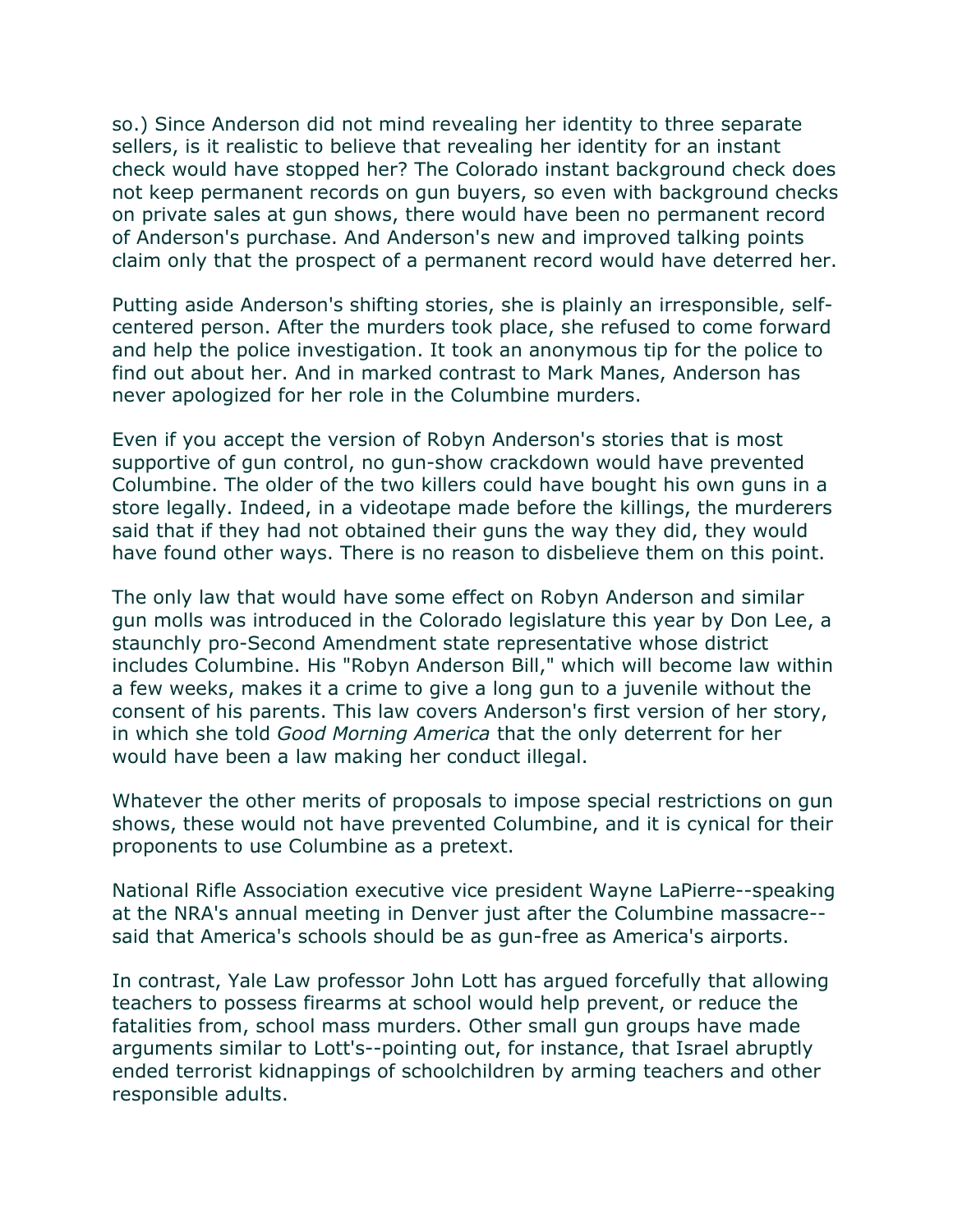While no American school massacre has ever been stopped by the police, two have been stopped by armed citizens. In 1997 in Pearl, Mississippi, a 16-year-old Satanist murdered his ex-girlfriend and her friend and wounded seven other students at his high school. As he was preparing to leave the high school and kill children at a nearby junior high school, assistant principal Joel Myrick got his .45 handgun from his car, put it to the killer's head, and held him at bay until the police arrived five minutes later.

Not long after, in Edinboro, Pennsylvania, a school rampage abruptly ended when local merchant James Strand used a shotgun to convince the teenage killer to surrender. The teenager had killed one teacher and wounded one teacher and two classmates.

The objections to encouraging teachers to protect themselves and their students are vacuous. First, there is the complaint that armed teachers would send the message that it's okay to possess guns. True enough, although this same message is also sent by the presence of armed police officers in school. In any case, we expect schools to be able to explain the distinction between adults doing something and children doing it.

Some critics worry that allowing teachers to have firearms would lead to accidents. But there has been no increase in gun accidents in the 31 states where adults are allowed to carry handguns for protection in public. Moreover, accident concerns could be addressed by specially stringent rules about gun storage, locking, or concealment. And it would take a lot of accidents to exceed the death toll inflicted by current policy, which guarantees that mass killers at school face no effective resistance.

One teacher in the Jefferson County School District, which includes Columbine, has written a detailed proposal for arming 10 percent of school staffs, with only the principal knowing which teachers and other staff members have firearms. Most teachers would not want to be armed, but as long as some are, students would be protected by guardians with the highest possible motivation. No one has a stronger motivation to save a victim's life than does the victim himself. In contrast to police officers who are safe as long as they stay outside a school where murders are in progress, teachers inside the building are already in danger and well motivated to stop a killer. Moreover, most teachers also have great personal affection for the students in their care.

Curt Lavarello, executive director of the National Association of School Resource Officers (whose members have never stopped a single school shooting), contends that teacher firearms training would cost millions of dollars.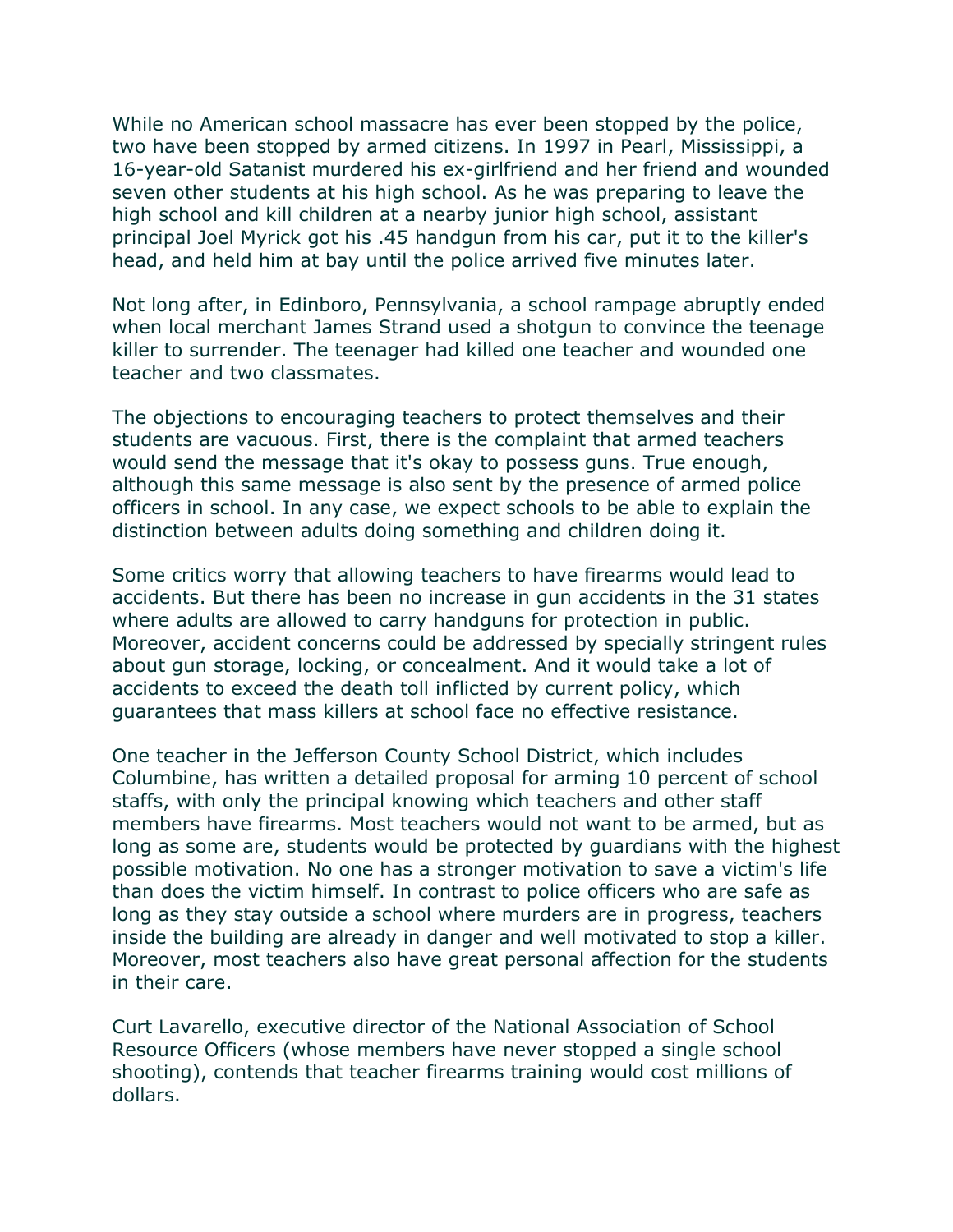Well, training teachers in order to prevent teachers and students from being killed seems rather a good use of millions of dollars. Besides, there are tens of thousands of certified firearms instructors in the United States who would gladly donate time to instruct teachers for free. Six days of training (a pair of long weekends) will give a teacher more firearms training than is required for active-duty police officers in many jurisdictions. You might think one of the major gun groups would speak in support of such a proposal, but they have turned out to be not as tough as their reputations.

If Columbine really mattered, this past year would have been spent in a passionate and edifying debate on total gun prohibition versus guns as lifesaving tools to protect schoolchildren. Instead, we have had a ridiculous debate about 72-hour "instant" background checks on private sales at gun shows versus 24-hour checks. The year could have been spent discussing the need for new police protocols in Columbine-like situations, or serious self-defense measures like the arming of teachers. Instead, we have seen the police posing in heroic pictures for *Time* magazine with the killers' guns, as if they had been seized in combat, not picked up after the killers' suicides.

What Columbine reveals about us is that America, in the words of Jeffrey Snyder's 1993 essay in the Public Interest, has become to a remarkable degree "A Nation of Cowards."

Consider: Heavily armored police with machine guns protected themselves, instead of rescuing teenagers who were being murdered a few yards away. Except for two talk show hosts, the Colorado and national media virtually ignored this reprehensible failure to act.

The anti-gun groups failed to push for the one item in their arsenal that could have prevented Columbine.

The major pro-gun groups failed to push for the one item in their arsenal that could have prevented Columbine.

And the worst of it is this: The leaders of these groups flinched not out of personal weakness but because both were pandering to congressmen who themselves lacked the nerve to take Columbine seriously. And these members of Congress were chosen in free elections by the American people, whose own lack of seriousness they well represent.

The pro- and anti-gun groups failed to push for serious anti-Columbine laws because their polling told them that the vast majority of the American public could not bear to hear such proposals.